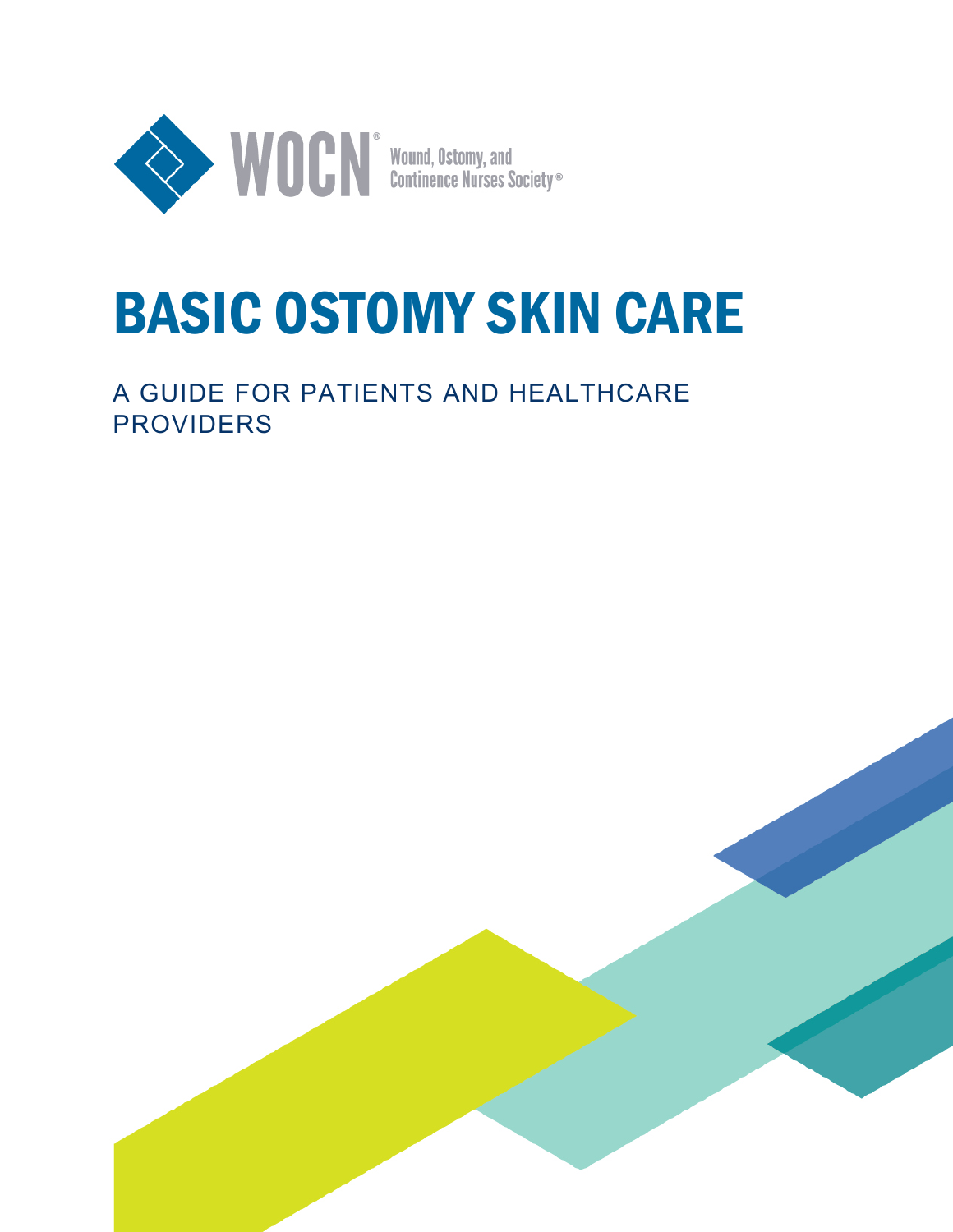| What should I do with my soiled supplies after I change my pouching system?  7         |  |
|----------------------------------------------------------------------------------------|--|
|                                                                                        |  |
|                                                                                        |  |
|                                                                                        |  |
|                                                                                        |  |
|                                                                                        |  |
|                                                                                        |  |
|                                                                                        |  |
|                                                                                        |  |
|                                                                                        |  |
|                                                                                        |  |
|                                                                                        |  |
|                                                                                        |  |
| Do I need to use a skin barrier product (tube paste, strip paste, powder or rings)? 10 |  |
|                                                                                        |  |
|                                                                                        |  |
|                                                                                        |  |
|                                                                                        |  |

# **Contents**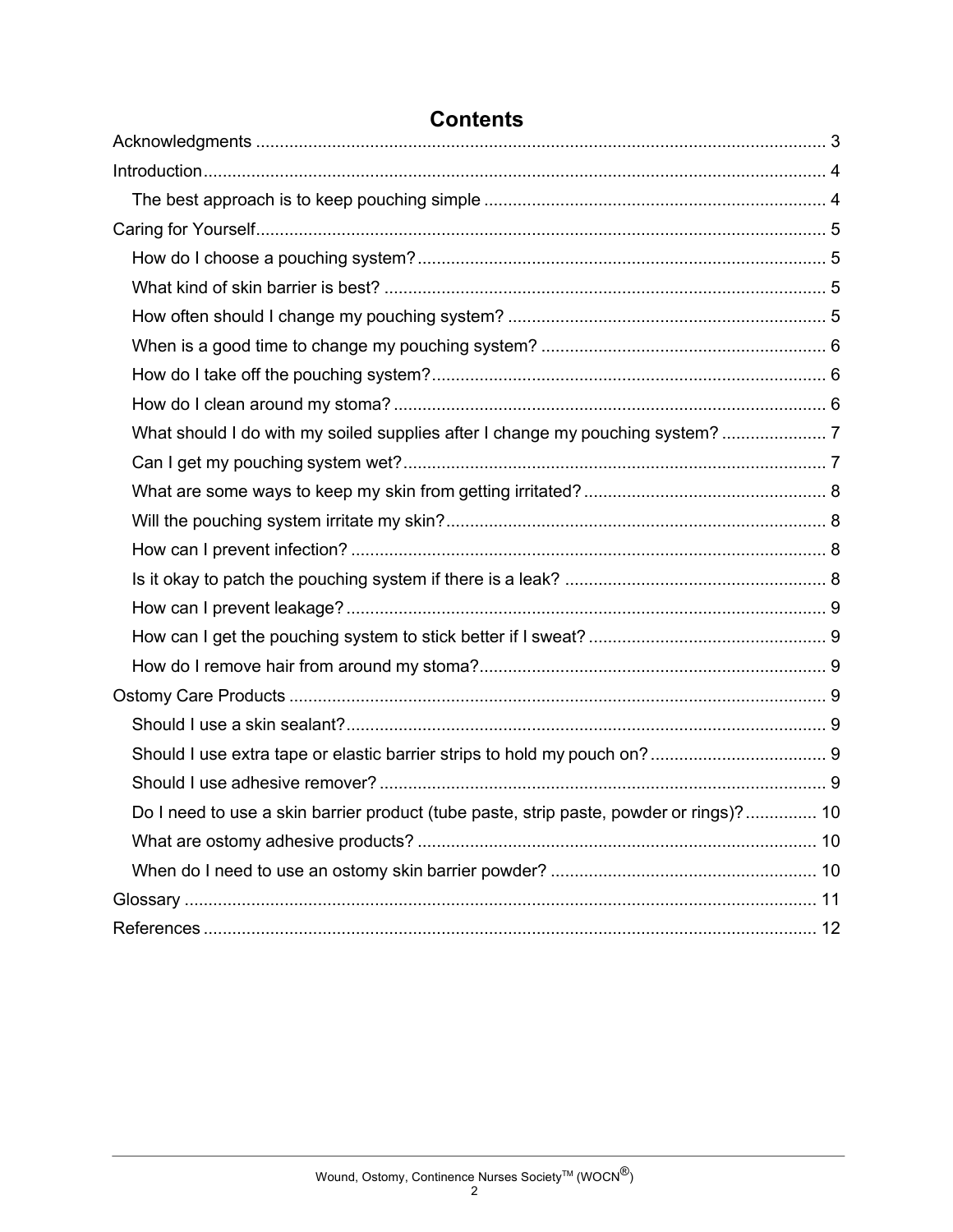## **Acknowledgments**

#### **Basic Ostomy Skin Care: A Guide for Patients and Health Care**

#### **Providers Originated By:**

Wound, Ostomy and Continence Nurses Society's (WOCN) Clinical Practice Ostomy Subcommittee in 2007 and updated in 2012.

#### **Updated/Revised:**

From January 2018 ─ October 2018

#### **Contributing Authors:**

Mary F. Mahoney, MSN, RN, CWON, CFCN Wound and Ostomy Nurse UnityPoint at Home Des Moines, Iowa

Barbara J. Rozenboom, BSN, RN, CWON Wound Ostomy Nurse UnityPoint at Home Des Moines, Iowa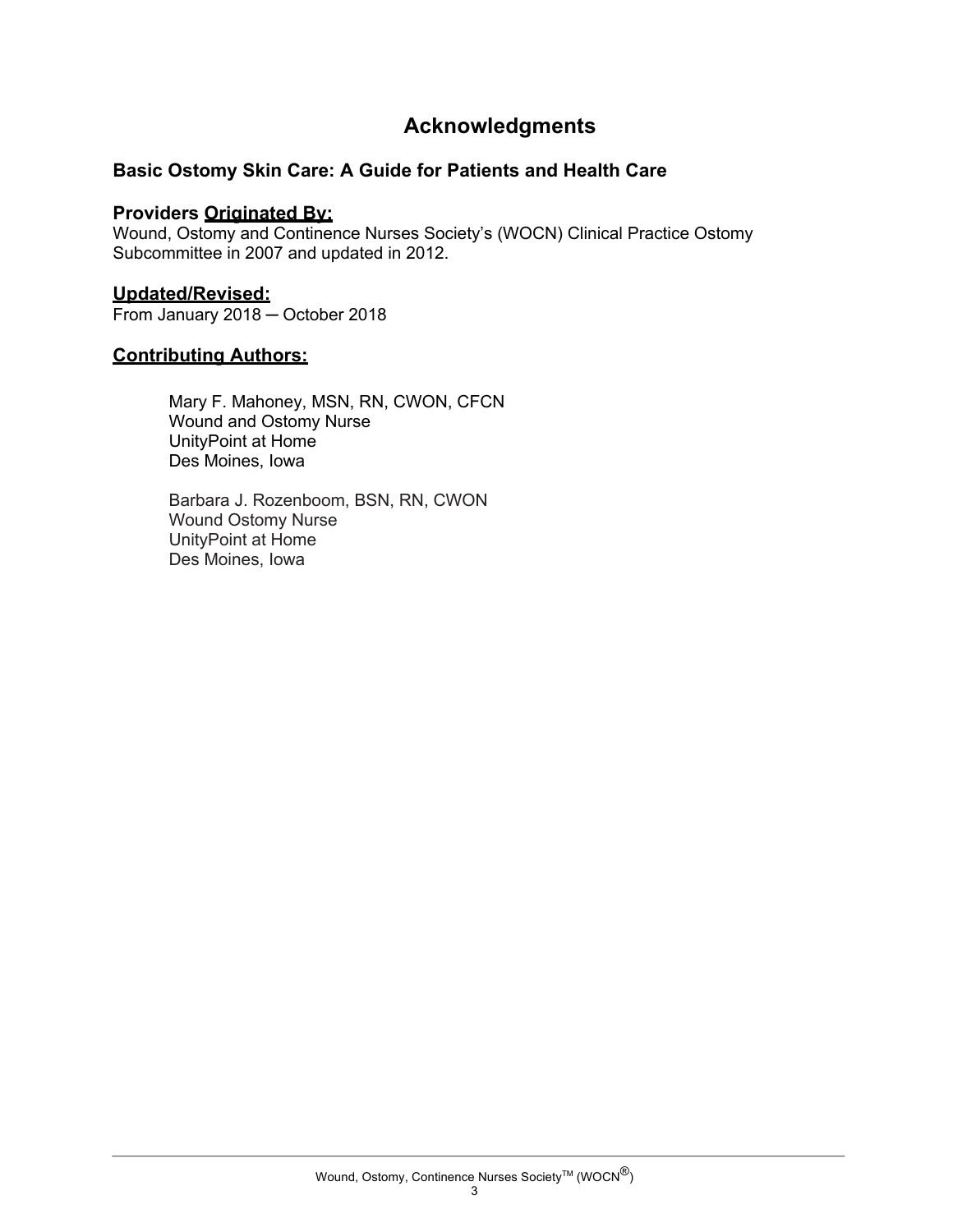### **Introduction**

People who have a stoma often have many of the same questions and concerns. This resource document gives answers to some of the questions that people ask about the care of a stoma and the skin around the stoma. The answers are for the person who has a stoma but may be helpful for the nurse as a teaching tool.

People with a stoma may think it is normal that the skin around their stoma could get sore from the stool, urine, or the pouching system. The skin around the stoma should look the same as the rest of the skin on the abdomen.<sup>1</sup> It is important to protect the skin from stool, urine, and chemicals by treating the skin gently and using products correctly. This will decrease the chance for skin problems.

#### **The best approach is to keep pouching simple.**

The best approach to pouching is to start with a basic pouching system. Extra products should only be added when needed to get consistent wear time and to keep the skin healthy.  $\overset{2}{\phantom{2}}$  It is important to follow your wound, ostomy, continence (WOC) nurse or health care provider's recommendations and to follow the directions from the product manufacturers.

If you have questions about the information in this document, problems with leakage, or skin problems around the stoma, contact your WOC nurse or your health care provider.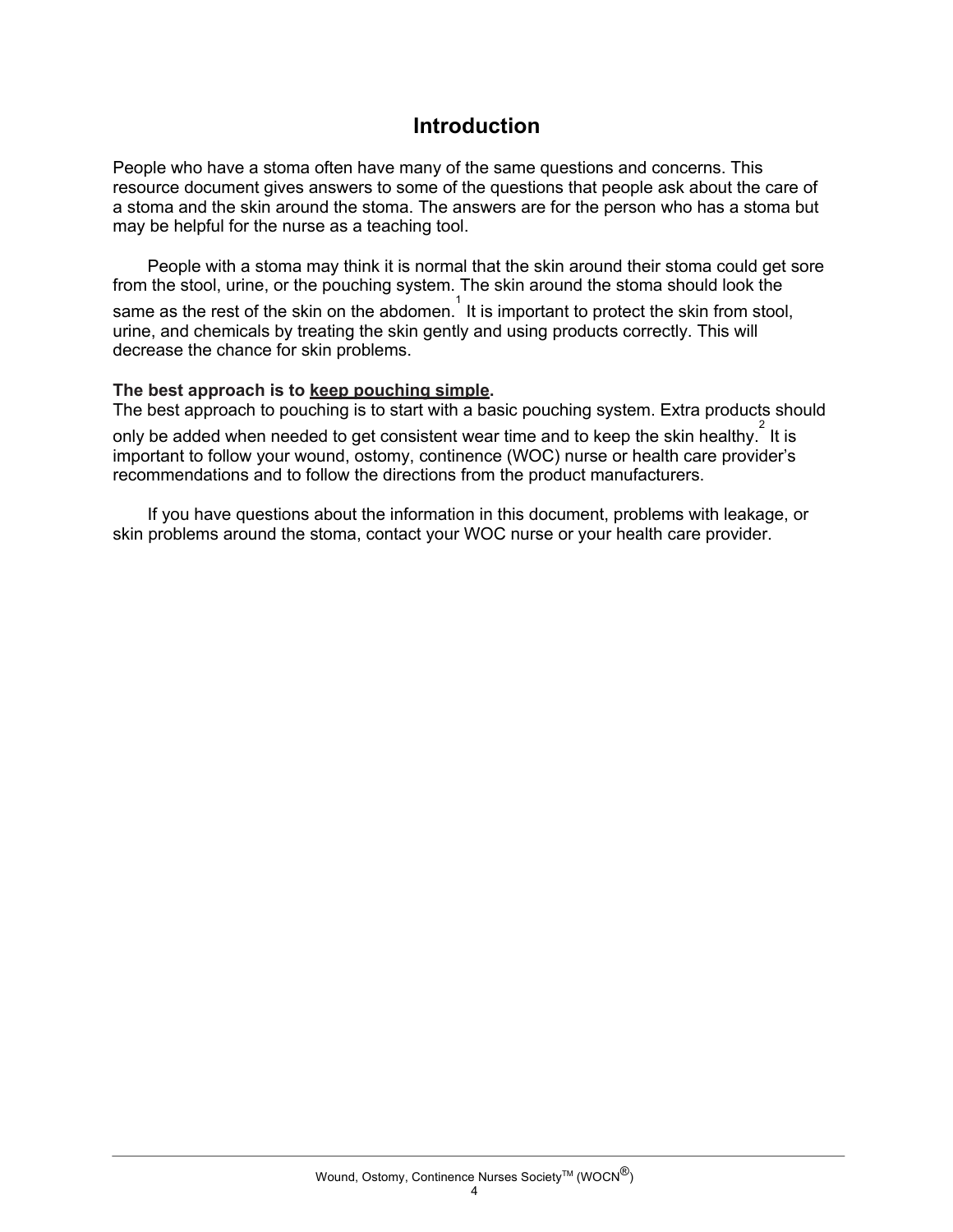# **Caring for Yourself**

#### **How do I choose a pouching system?**

Pouching system means the products used to collect stool or urine. The skin barrier includes a sticky backing that adheres to the skin and a pouch that holds the urine or stool. This

system should provide a secure seal and protect the skin around the stoma.<sup>3</sup>

- There are three basic types of ostomies.
	- o Urostomies are for drainage of urine.
	- $\circ$  Colostomies are for drainage of stool from the large bowel<sub>4</sub>
	- o Ileostomies are for drainage of stool from the small bowel.

#### **What kind of skin barrier is best?**

The best barrier is a solid skin barrier that creates the seal and protects the skin around the stoma.

There are several unique ingredients in the skin barrier. The sticky backing of your pouching system is made of different types of materials. Your WOC nurse or health care provider will tell you which sticky backing is best for you.<sup>4</sup>

- A standard wear barrier is used for semi-formed or formed stool.
- An extended wear barrier is used for urine or stool that is loose or liquid. The extended wear barrier does not break down like a standard wear barrier when it comes in contact with loose or liquid drainage. 4
- Some types of barriers may have added ingredients that can be used when the skin around the stoma is sensitive.<sup>4</sup>
- When choosing an ostomy pouching system, consider which products your insurance covers.<sup>5</sup>

#### **How often should I change my pouching system?**

- The type of pouching system you wear and how often you will need to change your pouching system depends on:
	- o The type of stoma
	- o The location of the stoma
	- $\circ$  The drainage from the stoma<sup>4</sup>
- Using the right type of pouching system and putting it on right will also affect how long you can wear it. Wear time may be affected by other factors such as:
	- o Activity level
	- $\circ$  Body shape $\frac{1}{3}$
	- o Perspiration
- The length of time you are able to wear a pouching system depends on you and the type of stoma you have. Some people may be able to leave a system in place for 3-7

days. Some systems are made to be changed daily.<sup>3</sup>

- Your pouching system should be changed as soon as possible when leakage is noted or if your skin is sore or itching.<sup>3</sup>
- Contact your WOC nurse or health care provider if:
	- o You are changing your pouching system more often thanexpected
	- o You are suddenly changing more often than your normal wear time 1
	- o Your skin is red or sore.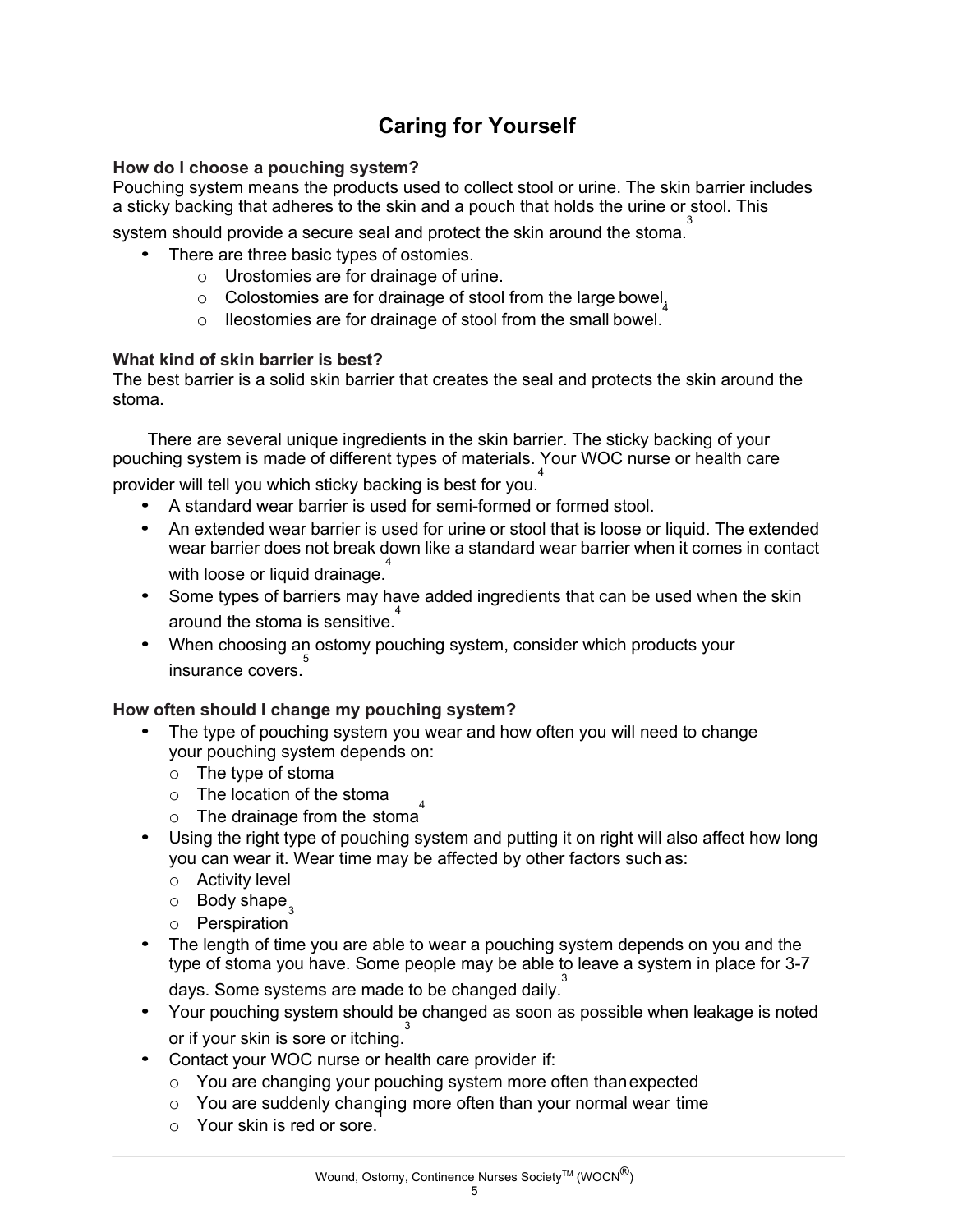#### **When is a good time to change my pouching system?**

The best time to change the pouching system is different for everyone. Choose a day and time that works best for you. Try to choose a time when your stoma is not producing a lot of urine or stool. For most people, the stoma is less active before eating or drinking in the morning. Some people will change their pouching system after they take their bath or shower. Other people may

choose to do their change at the end of the day or at least two hours after a meal.  $\overset{6}{\circ}$ 

#### **How do I take off the pouching system?**

- Take your time when you remove your pouching system. Take it off gently and in the direction the hairgrows. Taking off your pouching system too fast may cause damage to your skin. 3,6
- As you take off the pouching system, loosen and lift the edge with one hand and press down on the skin near the sticky backing with the other hand. You may find it helpful to start at the top and work down to the bottom so you can see what you are doing. This

will also allow the pouch to catch any urine or stool the stoma produces. 1,6

- If needed, you may use warm water or adhesive remover to remove the pouching system. If you use adhesive remover it is very important to wash off all of the adhesive remover from your skin with non-oily soap and water. Then, dry the skin completely before you put on your new pouching system. 1
- Your skin may look more pink, red or darker than your normal skin color right after you take off your pouching system. This color should fade away within a few minutes after removing the pouching system.<sup>7</sup>

#### **How do I clean around my stoma?**

- Wash your hands before and after caring for your stoma.
- The best way to clean the skin around your stoma is to use warm water and a washcloth, or soft paper towels. The use of gauze or gloves is not needed.<sup>3,8</sup>
- It is not necessary to use soap to clean around your stoma. If you prefer to use soap, use a mild soap and rinse well. Avoid using soaps and cleansers with oils, perfumes, or deodorants as these may cause skin problems or keep your pouching system from <sup>8</sup><br>sticking.<sup>8</sup>
- Pre-moistened towelettes made just for cleansing around the stoma are okay but add cost. Do not use pre-moistened wipes, baby wipes or towelettes not made just for cleaning skin around a stoma. Many of these products contain products that can

interfere with the pouching system sticking. These also may irritate your skin.<sup>3</sup>

- If paste is part of your pouching system, remove the paste from your skin using a dry paper towel before you cleanse. Do not be concerned if a little bit of paste is left on .<br>your skin. <sup>9</sup> It will not harm your skin or keep the new pouching system from sticking.
- Sometimes you may see a small amount of blood when you are cleaning around the stoma. The stoma has small blood vessels that may bleed for a short time when cleansed. Any bleeding that does not stop should be reported to your health care provider. 10,11
- Be gentle when cleaning around the stoma. The stoma does not have nerve endings so you usually are not able to feel if you are rubbing too hard.<sup>12</sup>
- Do not use alcohol or any other harsh chemicals to clean the skin around your stoma. This will be irritating to your skin.<sup>9</sup>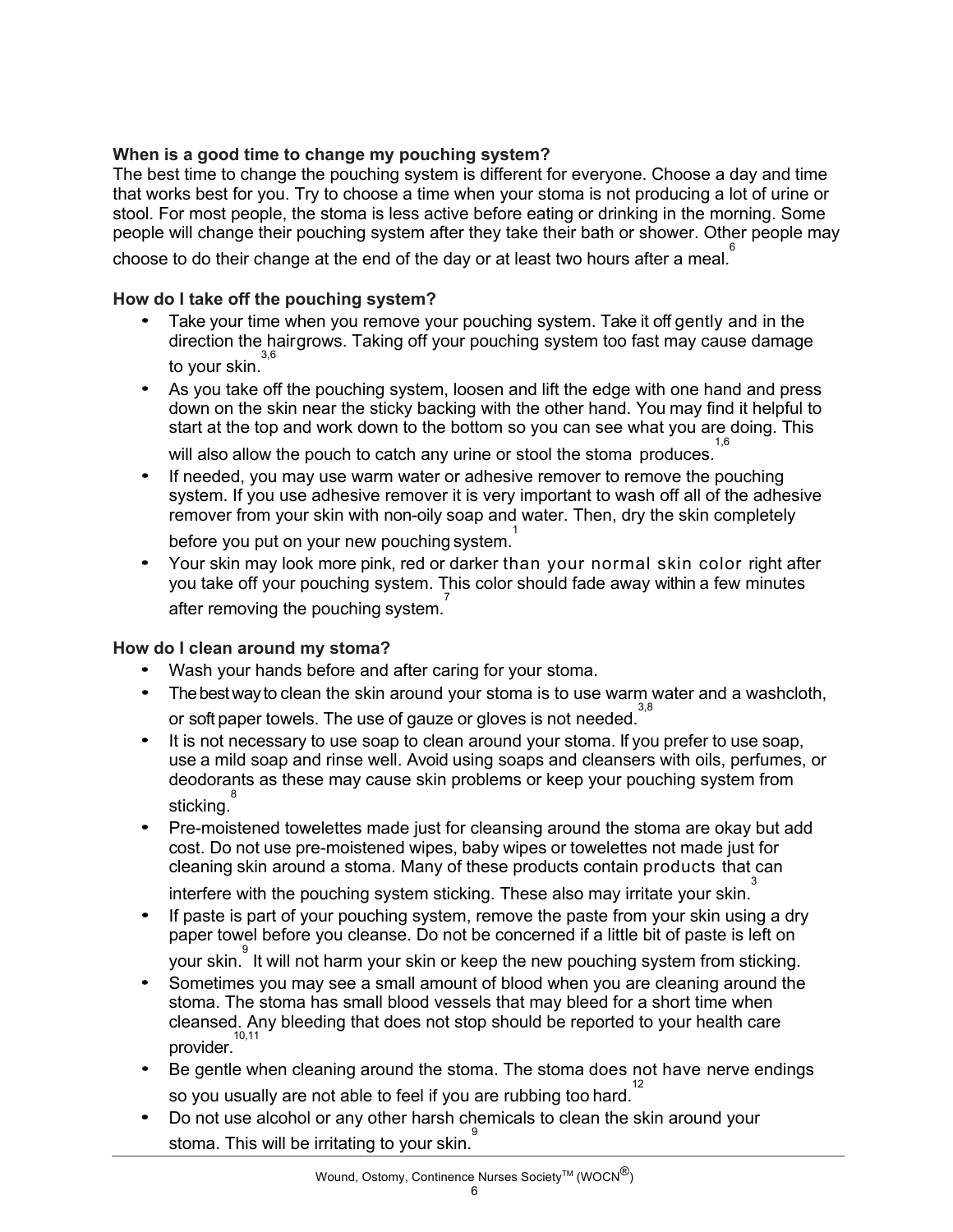- Unless recommended by WOC or health care provider, do not apply powders or creams to the skin around your stoma as they can keep your pouching system from sticking.<sup>4</sup>
- Always dry your skin well before you put on a new pouching system. 3,13

#### **What should I do with my soiled supplies after I change my pouching system?**

- After emptying your pouch into the toilet, take off the pouch and put your soiled pouching system and used paper towels into a plastic bag. It is ok to throw it away in your household garbage.<sup>8</sup>
- When away from home, carry plastic bags in a pocket or purse to throw away a used pouching system.
- If you use washable items such as a washcloth to clean your skin, they may be washed with your household laundry.
- People who wear a two-piece pouching system may choose to take off the pouch to empty it and then attach a clean one. 3
- If your pouching system has a clamp to close the pouch, carry an extra clamp with you in case it breaks or gets lost. If your pouching system has an interlocking closure, avoid getting stool on this area. If the closure does get soiled, wash with soap and water, then blot dry.
- If you wear a urostomy pouching system, the connector used to attach the pouch to a drainage bag for use at bedtime should be saved, washed, and used again.<sup>4</sup>
- Clamps and connectors should be washed with soap and water and allowed to air dry.

#### **Can I get my pouching system wet?**

- You can shower, bathe, swim or get in a hot tub with your pouching system on. It is recommended to empty the pouch before showering, bathing or other water activities. 3
- You can bathe or shower every day. On the day you plan to change your pouching system, you can either leave the pouching system in place or you can take it off to take your bath or shower.<sup>3</sup>
- Water will not hurt your stoma or get inside you through the stoma. Use a gentle spray of water when showering and if the water pressure is strong do not let it spray your stoma directly.<sup>3</sup>
- Check your pouching system before and after water activities. If you are in the water for a long time, the pouching system may start to loosen from your skin. You may find it helpful to wait an hour or so after changing the pouching system before swimming.
- Pouching systems are waterproof. You may feel more secure if you wear an ostomy belt or put waterproof tape around the edges of your pouching system when you are in the water. If you do tape around the edges, do not take off the tape after water

activities. Removing the tape may cause the pouching system to loosen.<sup>14</sup>

- Some people wear tight 'biking style' shorts or garments made specifically for persons with an ostomy when swimming to keep their pouch close to the body.<sup>15</sup>
- Gas filters on a pouch should be protected by covering with waterproof tape before water activities. Gas filters do not work well after they get wet.<sup>3</sup>
- To prevent skin irritation from moisture after bathing or swimming, use a towel or a hairdryer on the cool setting to dry the tape and cloth backing of the pouching system. 13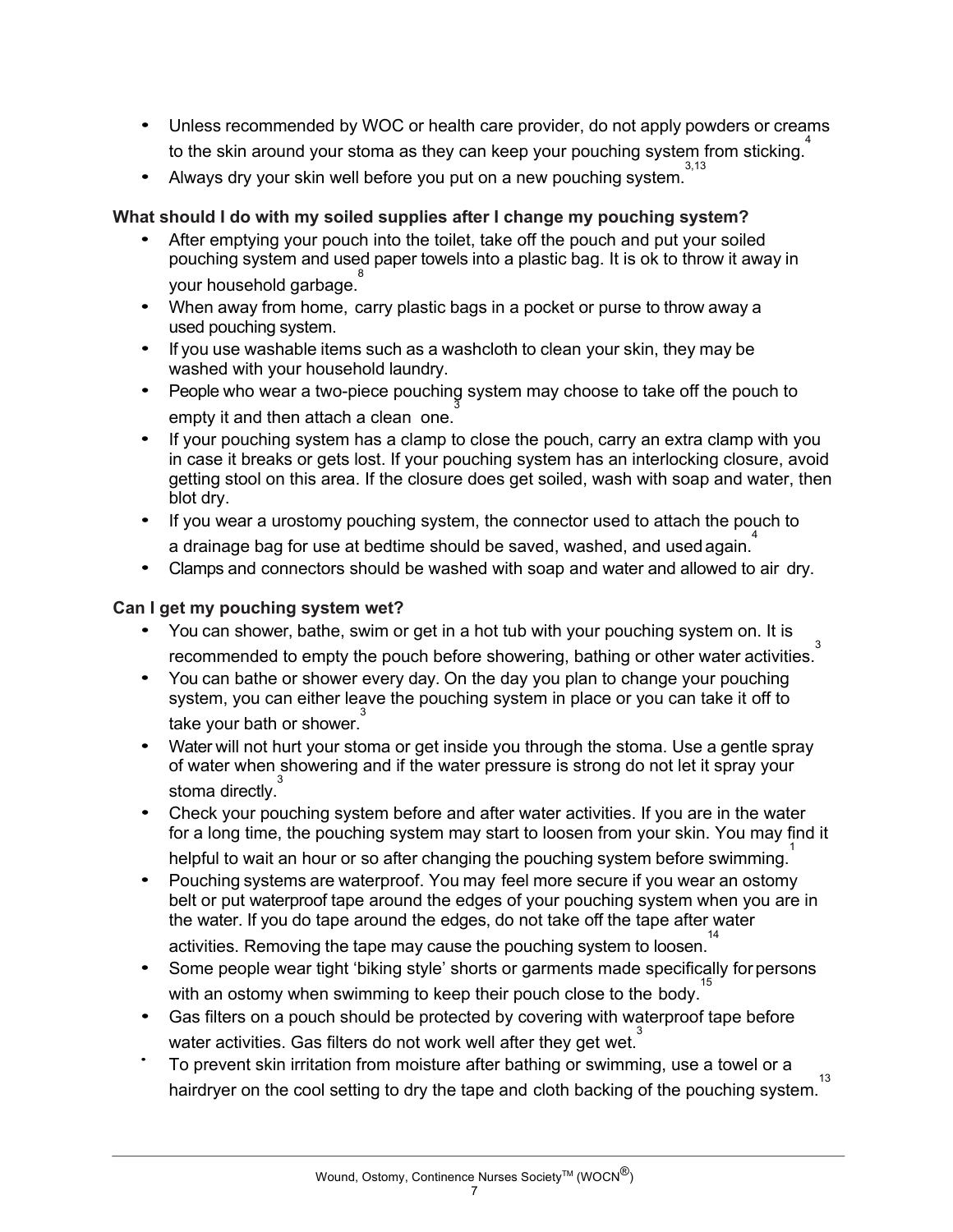#### **What are some ways to keep my skin from getting irritated?**

- The best skin protection is a well-fitted and comfortable pouching system. Your WOC nurse or health care provider will help you choose the system that works best for you. 3
- The opening of the barrier on your pouching system should be the size of the stoma unless otherwise instructed by your WOC nurse or health care provider.<sup>3</sup>
- Measure your stoma each time you change your pouching system for the first 6 to <sup>10</sup><br>8 weeks after your ostomy surgery.
- Re-measure your stoma occasionally if you notice that your stoma has changed shape <sup>16</sup> or size.
- Your stoma may change and you will need to change the size of the opening in the pouching system when your stoma size changes. 3,10
- Hold your skin smooth as you put your pouching system on to avoid wrinkles in the skin that may lead to leakage.
- Each time you remove your pouching system, check your skin for signs ofirritation. Check the sticky backing of your pouching system for signs of moisture leakage.<sup>17</sup>
- Use a mirror to check your skin around the stoma. Look for any places where stool or urine may have leaked under the pouching system and onto your skin. When you apply your next pouching system, these areas may need extra reinforcement with skin barrier strips, rings or paste. There are a variety of these barrier products available.

Your WOC nurse or health care provider will advise you when this is needed. 17

#### **Will the pouching system irritate my skin?**

- For the most part, the ingredients in the pouching systems do not cause skin irritation. Tell your WOC nurse or health care provider if your skin is sensitive to adhesives. A skin patch test may be necessary to see if you have any reaction to the adhesive backings and tapes. 9,18
- If your skin reacts to the pouching system or tape, you will likely see skin changes that match the shape of the product. Tell your WOC nurse or health care provider so they can determine the cause of the irritation and recommend another product if needed. 9,11,17
- Itching or burning sensation under the pouching system may indicate that you have leakage, a skin rash, or a skin infection. You should remove your pouching system

as soon as possible and check your skin for irritation. $\frac{3}{4}$ 

• If you develop skin irritation around your stoma there is a tool available that you can use if you do not have a WOC nurse available to look at your skin. The "Peristomal <sup>19</sup><br>Skin Assessment Guide" <u>http://psag-consumer.wocn.org/#home</u>.<sup>19</sup>

#### **How can I prevent infection?**

The best way to prevent a skin infection is to properly cleanse and protect the skin around your stoma with a correct fitting pouching system. Change the pouching system 1- 2 times per week or as directed by your WOC nurse or health care provider.

#### **Is it okay to patch the pouching system if there is a leak?**

• Always change your pouching system at the first signs of leakage. Do not try to patch the pouching system with tape. A leaking pouching system can cause skin irritation and create an odor. 3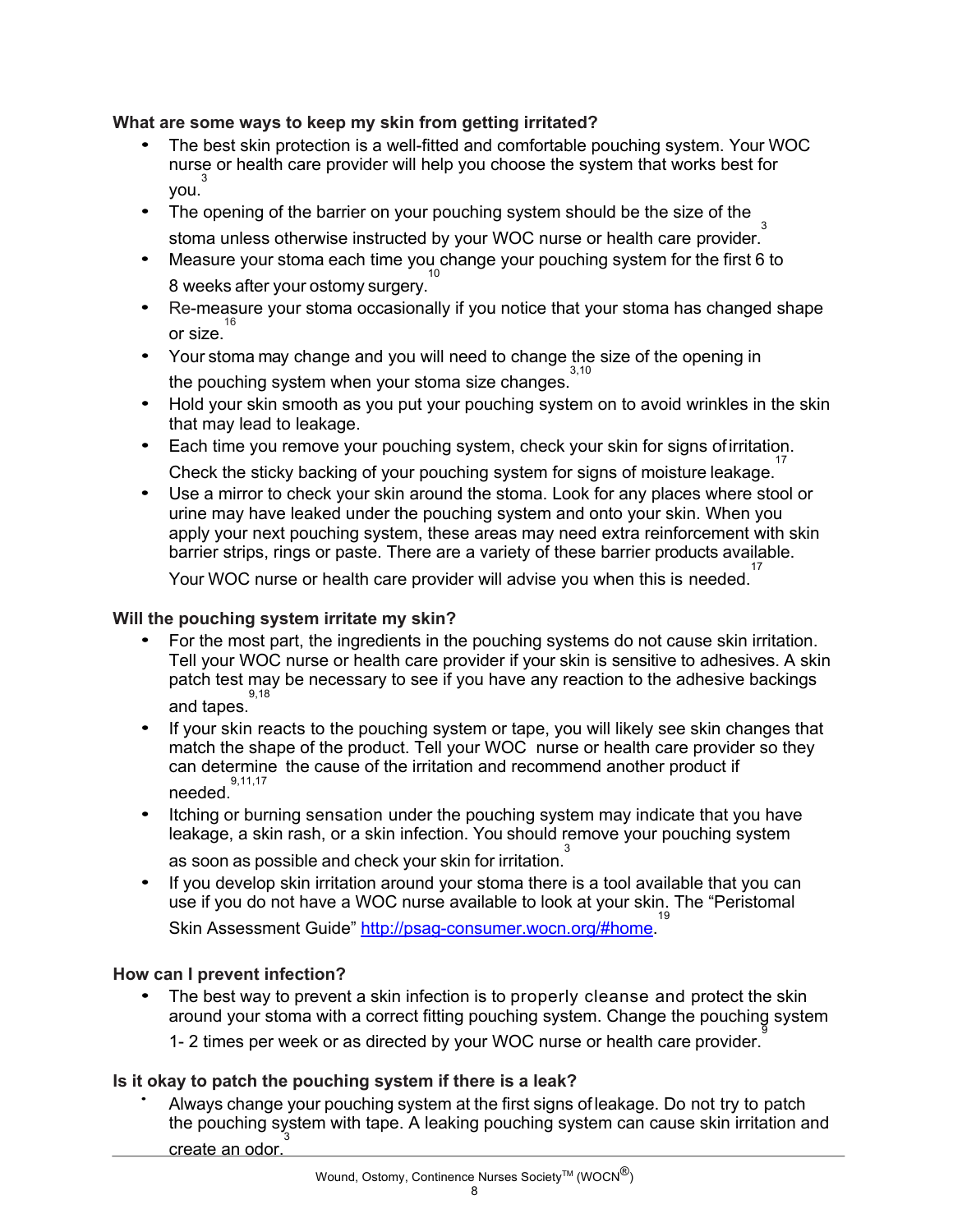#### **How can I prevent leakage?**

- Leaking can be avoided by choosing a proper fitting pouching system and by using ostomy accessories as needed to fill in areas of the skin where leakage could occur. Check with your WOC nurse or health care provider to assist you in finding a pouching system that will work well for you.<sup>3</sup>
- Always empty your pouch before it is half-full.<sup>10</sup>
- Gas should be released before the pouch fills with air. If you havea lot of gas, you may want to consider using a pouch with a vent or filter. $\stackrel{3}{\,}$
- There are medications that may be used to reduce gas. Check with your WOC nurse, health care provider or pharmacist to learn more about these medications.<sup>1</sup>

#### **How can I get the pouching system to stick better if I sweat?**

• To help absorb perspiration and allow the pouching system to stick better, dust the skin with an ostomy skin barrier powder then dab skin sealant on top of the powder before applying the pouching system. 17

#### **How do I remove hair from around my stoma?**

- You can shave hair around your stoma with an electric razor. Some people may choose to dry shave with a safety razor and an ostomy skin barrier powder. You may choose to use a safety razor with mild soap and water. If shaving foam is used it is important to avoid foam that has moisturizers or perfumes that may irritate the skin or keep the pouching system from sticking to the skin. Always rinse the skin well with water after shaving. 3,18
- Shaving or clipping excess hair around the stoma in the direction of hair growth may limit skin irritation. Carefully shave the skin outward away from the stoma to avoid accidental injury.  $3,18$

#### **Ostomy Care Products**

#### **Should I use a skin sealant?**

- Skin sealants are available in the form of sprays, wipes, roll on, and gels.
- A sealant may help by adding a protective coating on the skin if your skin is sensitive to <sup>5,16</sup><br>adhesives.
- Some people who have dry or oily skin find that their pouching system sticks better when they use a skin sealant.<sup>9</sup>
- Most skin sealants contain alcohol. If the skin has an open area, the sealant will cause a burning sensation when applied. Alcohol-free (non-sting) skin sealants are available. 8,20
- Make sure the skin sealant dries completely before putting the pouching system on your skin. 6,9

#### **Should I use extra tape or elastic barrier strips to hold on my pouch?**

• Waterproof tape and elastic barrier strips are available to use on the outer edge of the pouching system for added security such as while swimming, increased activity, or for larger abdomens.<sup>3</sup>

#### **Should I use adhesive remover?**

• If your pouching system can be gently removed, then you do not need to use adhesive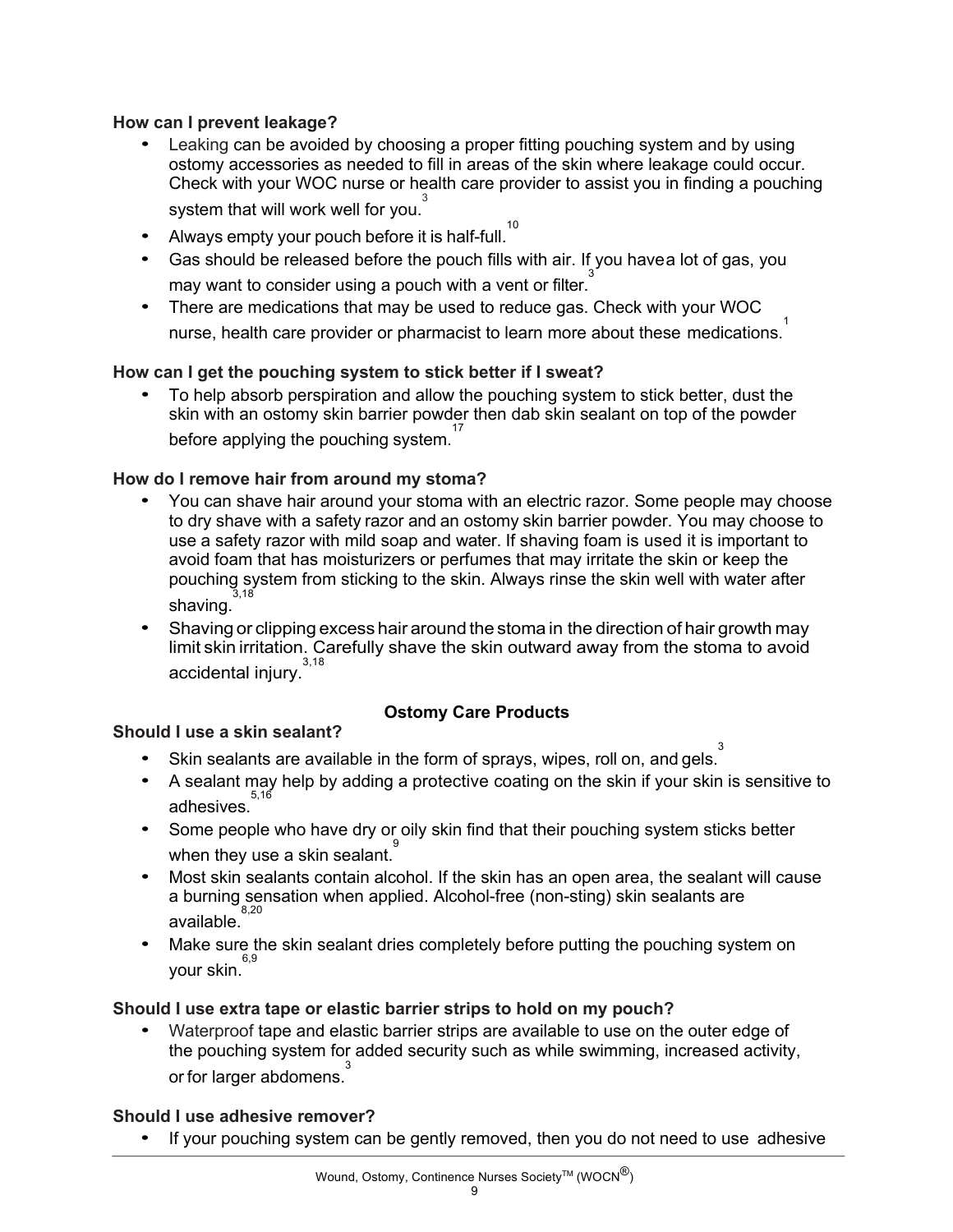remover. 15

- Use adhesive remover if you have skin that tears easily.<sup>9</sup>
- Sometimes people use adhesive remover to clean stickyresidue off their skin. Adhesive remover often contains alcohol and feels oily. 5,9
- After using adhesive remover always wash well with water and a mild soap to remove the oily coating on the skin. Rinse the skin well with water and dry completely. 9,15

#### **Do I need to use a skin barrier product (tube paste, strip paste, powder or rings)?**

- Skin barrier rings or strips can be used to fill in creases around your stoma to prevent drainage from leaking through these areas. Rings or strips can be applied as a whole or
	- in small pieces that can be molded and placed where they are needed. 2,9,15
- Skin barrier rings or strips can be applied directly to the skin or on the back of the pouching system. They are available in various sizes and thicknesses. 5,14
- Ostomy skin barrier tube paste can be used as a filler for small uneven areas and creases around the stoma. Skin barrier paste is not to be used as glue and should only be used in small amounts. A small amount of paste may improve the seal and prevent leakage. 9,14
- Skin barrier strip paste is a different form of paste that can be molded to fit around the stoma to fill in uneven areas.<sup>3</sup>
- You do not need to use paste if the skin around your stoma is smooth, you are getting a good fit with your pouching system, or you are not having any problems with leakage. Paste is not recommended for persons with a urostomy.
- Some pastes contain alcohol and will cause a burning sensation if used on open skin. 15
- Apply paste around the opening that is cut in the pouching system, unless instructed otherwise. Use only a small bead of paste. Let the paste sit for one minute (this gives the alcohol in the paste the chance to evaporate). Do not spread the paste or use too much. When trying to remove paste from the skin let it dry first. Do not worry if a little bit of paste is left on your skin. 9,15

#### **What are ostomy adhesive products?**

- Ostomy adhesive products, are rarely used with the pouching system. Adhesives come in the form of cement or spray. These products may have latex and may be flammable. Ostomy adhesives are used to increase the stickiness between the pouching system and the skin.<sup>3</sup>
- Adhesives are NOT USED very often.
- It is important to follow the manufacturer's directions. Only a light, even coating of an adhesive product should be used. Give the adhesive time to dry completely before applying the pouching system. Many adhesives need to dry for three to five minutes.

This helps to decrease the chance of chemicals hurting the skin.<sup>9</sup>

#### **When do I need to use an ostomy skin barrier powder?**

- Ostomy skin barrier powder is used to heal an irritated weepy area on the skin. You only need to use powder if you are having problems with skin irritation. 15,21
- Ostomy skin barrier powder should be dusted lightly over the area of skin irritation and the excess powder should be brushed off to avoid caking. To form a crust, dab or spray a no-sting skin sealant over the powder and allow it to dry before putting on your pouching system.<sup>3,4</sup>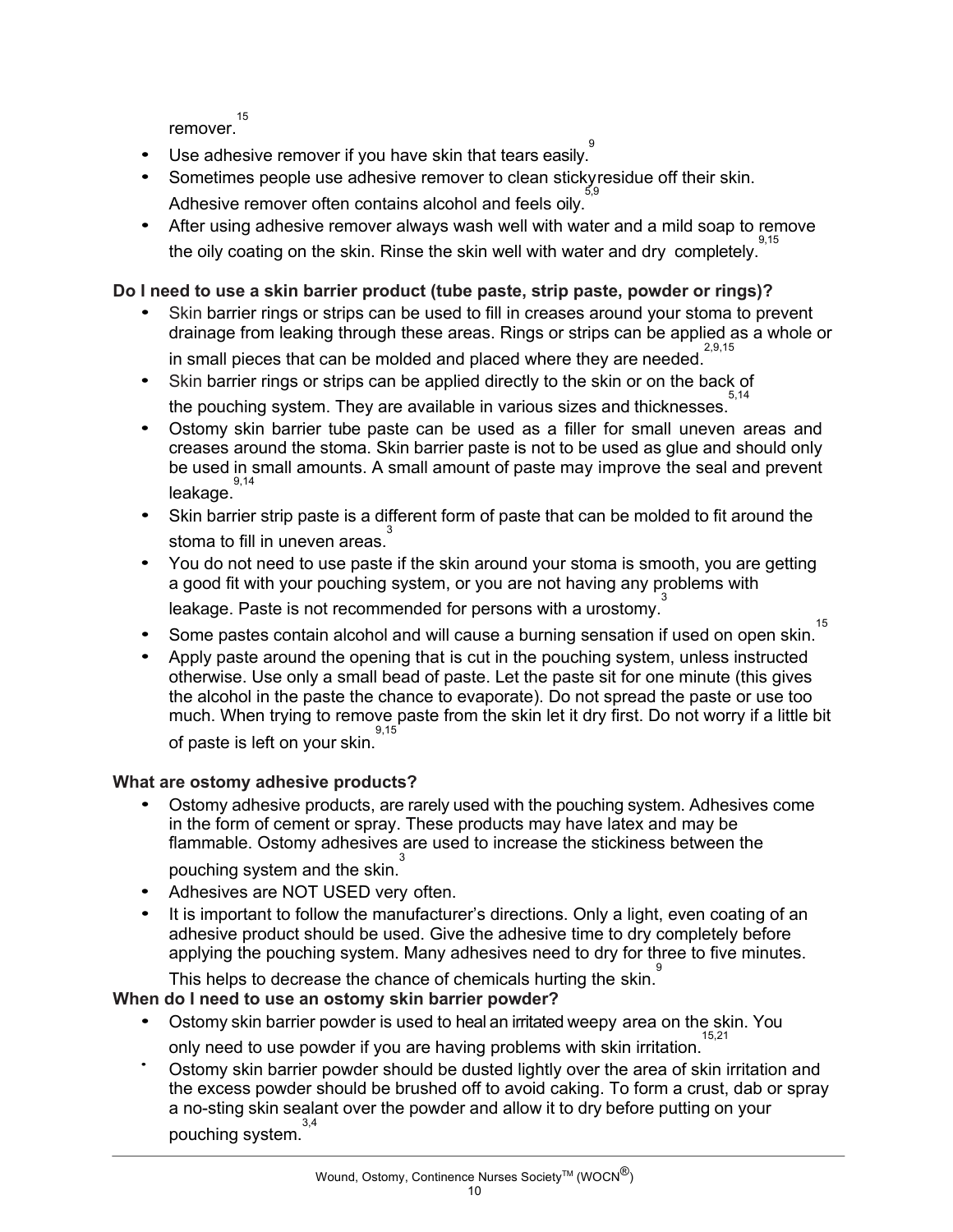# **Glossary**

**Pouching system:** A pouching system is comprised of two components: a flat or convex skin barrier (cut-to-fit or precut) that attaches to the skin, and a pouch (open or closed-end) that collects the urine or stool from the stoma. There are several types of pouching systems: adherent or non-adherent and one or two-piece. In a one-piece system, the skin barrier and pouch are manufactured as a single unit. In a two-piece system, the skin barrier and pouch are separate units, so that the pouch can be removed while leaving the skin barrier in place.  $^\mathrm{9}$ 

**Skin barrier film:** Contains a polymer and plasticizer that form a breathable, clear coating on the skin; protects the skin from body fluids, adhesives, and friction; is alcohol free (no-sting product), noncytotoxic and hypoallergenic; can be used on intact or damaged skin. 9

**Skin barrier powder:** A hydrocolloid/pectin-based powder that is used to absorb moisture and protect the skin; can be used on peristomal skin.<sup>9</sup>

**Skin barrier products:** Are pastes, powders, rings used to protect skin or enhance adhesion of the pouching system. <sup>9</sup>

**Skin barrier (wafer):** A solid square or round piece of adhesive material that is used to protect the skin from urine and stool.  $\overset{\text{\normalsize{9}}}{}$ 

**Skin sealant:** A type of plasticizing agent that provides a thin protective film to the skin; acts as a moisture barrier; protects from ostomy effluent, incontinence, tape stripping and friction; available with or without alcohol (no-sting products), and as a wipe, spray, gel, liquid or roll-on product. 9

**WOC nurse:** A nurse with specialized education in caring for people who have wounds, stomas, and/or bladder and bowel problems. 9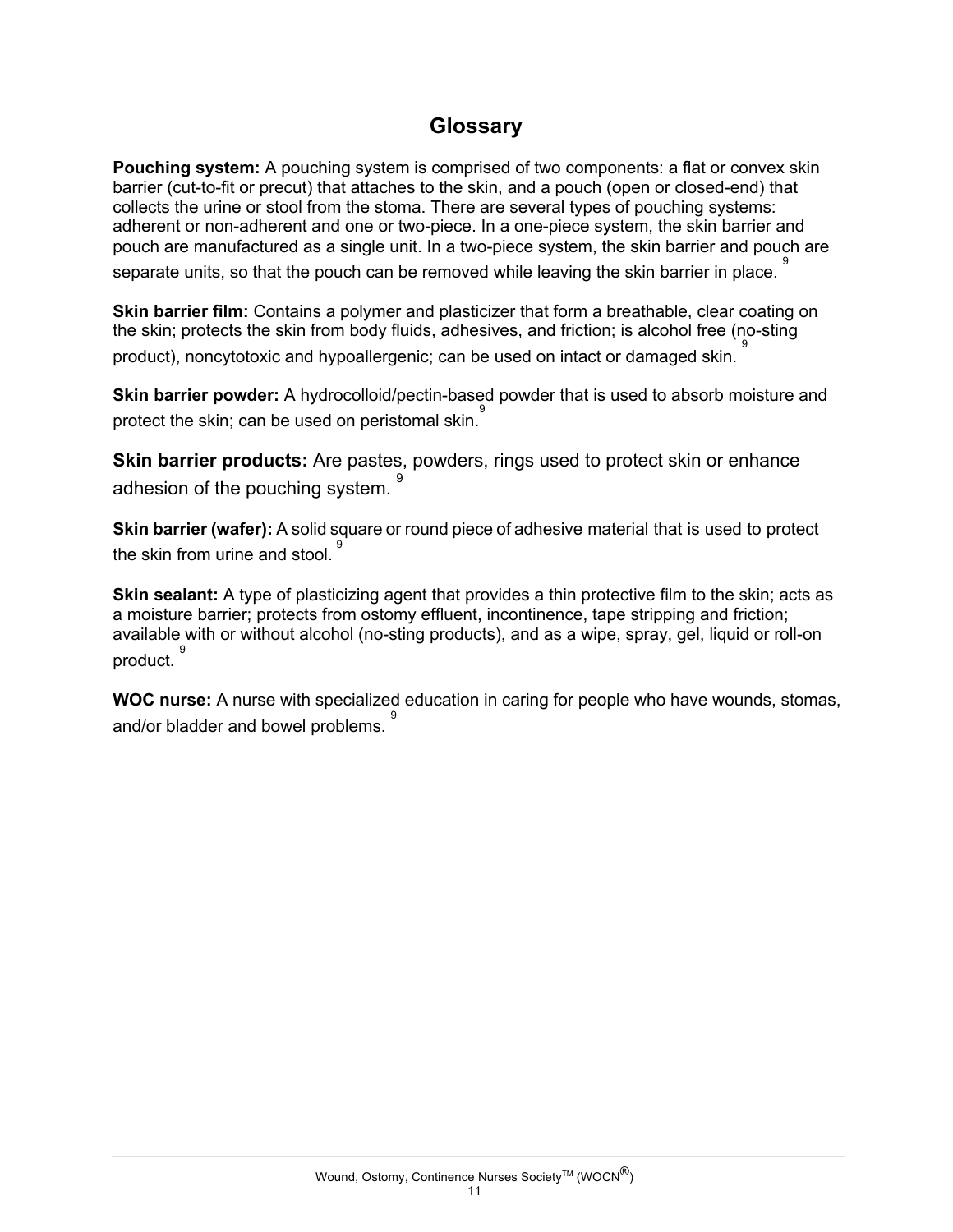# **References**

- 1. Goldberg, MT. Patient Education Following Urinary/Fecal Diversion In: Carmel JE, Colwell JC, Goldberg MT, eds. *Wound, Ostomy and Continence Nurses Society Core Curriculum: Ostomy Management*. Philadelphia, PA: Wolters Kluwer; 2016:131–139.
- 2. Black P. Supporting patient care with appropriate accessories. *B J Nurs.*  2017; 26(17);20–22.
- 3. Colwell, JC. Selection of Pouching System In: Carmel JE, Colwell JC, Goldberg MT, eds. *Wound, Ostomy and Continence Nurses Society Core Curriculum: Ostomy Management*. Philadelphia, PA: Wolters Kluwer; 2016:120–130.
- 4. Wound, Ostomy and Continence Nurses Society. WOCN Society Clinical Guideline: Management of the Adult Patient with a Fecal or Urinary Ostomy-An Executive Summary. *J Wound Ostomy Continence Nurs.* 2018;45(1):50–58.
- 5. Black P. Accessories in stoma care nursing and residential care. *Nursing and Residential Care.* 2015;17(2): 68–70.
- 6. Black P. The correct use of stoma skin protectors and appliances. *Nurs and Residential Care.* 2014;16(3):130–134.
- 7. Colwell JC. Postoperative Nursing Assessment Management. In: Carmel JE, Colwell JC, Goldberg, M, eds. *Wound, Ostomy and Continence Nurses Society Core Curriculum: Ostomy Management*. Philadelphia, PA: Wolters Kluwer; 2016:113–130.
- 8. Readding L. Practical guidance for nurses caring for stoma patients with longterm conditions. *B J Nurs.* 2016;21(2):90–98.
- 9. Wound, Ostomy and Continence Nurses Society. *Peristomal skin complications: Clinical resource guide.* Mt. Laurel, NJ: Author; 2016.
- 10. Schreiber M. Ostomies: nursing care and management. *Med Surg Nurs.*  2016;25(2):127– 130.
- 11. Burch J. Care of patients with peristomal skin complications. *Nurs Stand*. 2014;28(37):51–57.
- 12. Jordan R, Burns J. Understanding stoma complications. *Wound Care Advisor*. 2015;3(5):43–47.
- 13. Boyd K. Innovations in care: Managing severely excoriated peristomal skin using a hairdryer. *Gastrointest Nurs*. 2014/2015;12(10):21–27.
- 14. Hayles K. Getting it right the first time: How to select stoma accessories. *Gastrointest Nurs.* 2014;12(7):36–46.
- 15. Evans S, Burch J. An overview of stoma care accessory products for protecting peristomal skin. *Gastrointest Nurs.* 2017;15(7):25–34.
- 16. Stelton S, Zulkowski K, Ayello E. Practice implications for peristomal skin assessment and care from the 2015. World Council of Enterostomal Therapists International Ostomy Guideline. *Adv in Skin and Wound Care.* 2015;28(6):275–284.
- 17. Salvadalena G. Peristomal skin conditions. In: Carmel JE, Colwell JC, Goldberg MT, eds. *Wound, Ostomy and Continence Nurses Society Core Curriculum: Ostomy Management*. Philadelphia, PA: Wolters Kluwer; 2016:176–190.
- *18.* Ratliff C. The DIME approach to peristomal skin care. *Wound Care Advisor.* 2015;3(5):19–22.
- 19. Wound, Ostomy Continence Nurses Society. Peristomal Skin Assessment Guide. http://psag-consumer.wocn.org/#home. Published 2018. Accessed October 11, 2018.